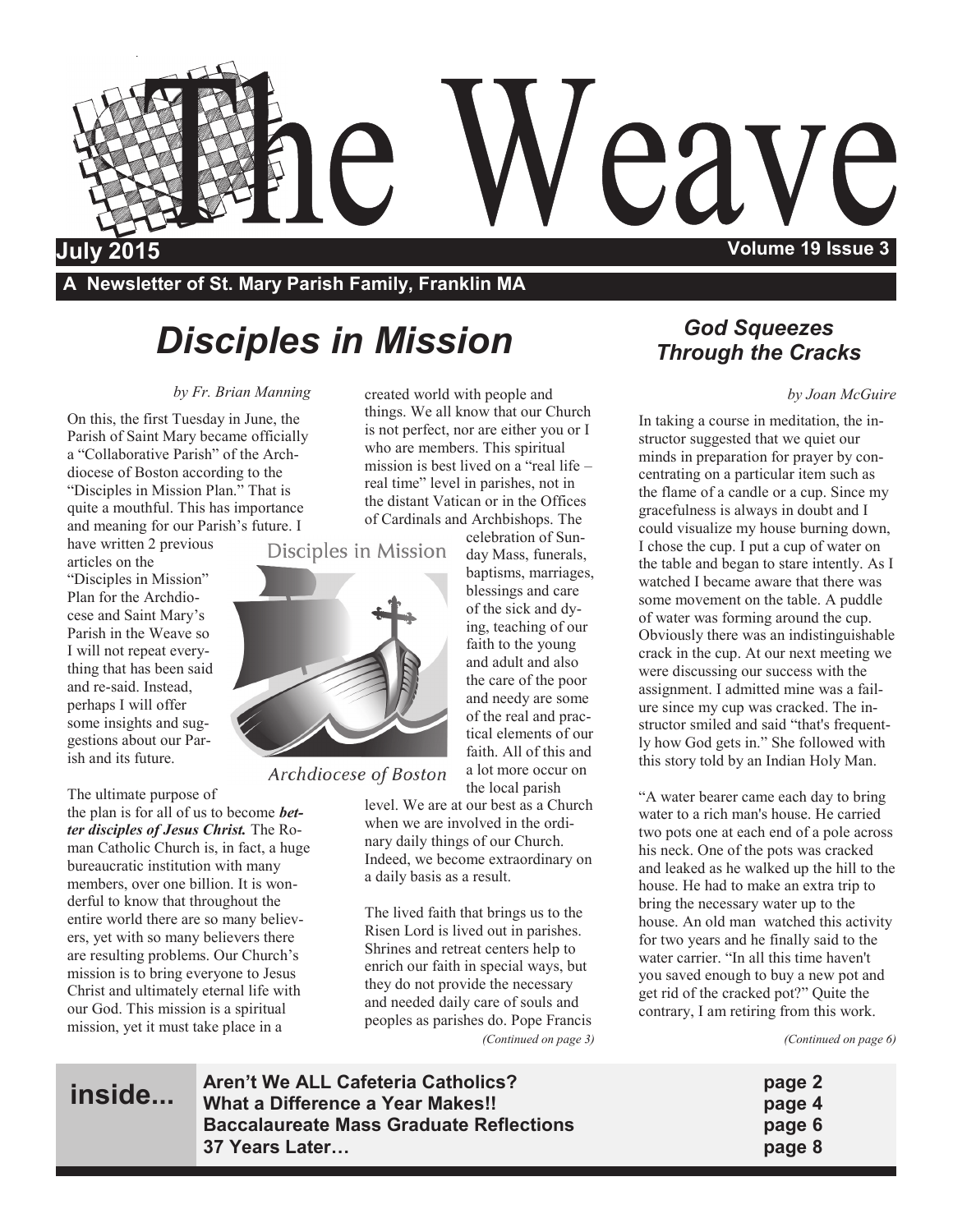## *Corner Aren't We ALL "Cafeteria Catholics?"*

#### *by John M. Ristaino*

So often I hear members of our faith referred to as "cafeteria Catholics." This is a term which is usually used to refer to a member of the Catholic faith who picks and chooses what they want to believe and how they want to participate in the practice of our Catholic faith. As I reflect upon and ponder this terminology, I conclude that every Catholic is a "cafeteria Catholic" and here is why…

Our lives as Catholics are truly journeys in Faith. Each one of us travels our own unique journey. This journey is much like being in a cafeteria or buffet line. Our souls are the trays we carry and push along this line, this journey. When our souls are hungry for something, we choose to load it onto our tray. What are some of the cafeteria offerings? The menu is too vast to print here. It is inscribed on our hearts and we know all of its items. This article will touch on just a few of these wonder and faith filled gifts. Every item on the menu will strike each person differently, based on where they are in the cafeteria line (their individual journey in Faith). Do you have your tray? Are you ready to load it up?

Attending Mass on a weekly basis is one such offering. This is a menu option which nourishes the individual continually. The celebration of Mass, one demonstrative practice of our Faith, is a very satisfying menu choice. Are you ready? If not on a weekly basis, are you ready for occasional participation at Mass? Now, some members of our par-



**The Weave**

**Published three times a year (February, July and November) by Saint Mary Parish, Franklin MA**

**Contributing Editors:**

**Parish Publishing Publisher Father Brian Manning Editor Joan McGuire Paula Coughlin Karen Ackles Katherine Ginnetty Bradley Hickey Terry Kerr Anna Kroon Nan Rafter John Ristaino**

ish family (and many other Catholics too) sometime complain and remark when Masses are crowded at Christmas, Palm Sunday and Easter. I marvel at Mass attendance on these days. Surely there are Catholics there who attend infrequently and who only attend when it's an "important" day. There are also Catholics there who are visiting family and friends in the community who celebrate with us on these occasions. Of course, those who attend regularly are there as well in great number. Isn't it GREAT when the pews are full of Catholics celebrating Mass? If during these celebrations, the pews were NOT full and only those who regularly attended Mass were present at these celebrations; what would that say about our Catholic faith? Journeys in faith travel unique paths. The Holy Spirit moves and directs people in wonderful ways. When people are ready, they place on their tray the active participation of their Catholic faith by attending Mass occasionally or regularly. Sometimes a taste of our Faith (occasional Mass attendance) leads to more frequent servings (regular Mass attendance).

When moved by the Holy Spirit, members of the Catholic faith choose to volunteer their time in some capacity to the Church through the needs of their parish family. Here at St. Mary Parish in Franklin, there are many, many "cafeteria" offerings to become an active parish volunteer. Are you ready to add one of these menu items to your tray? You can find a full list of volunteer opportunities on the parish website under the "Ministries" tab at [www.stmarysfranklin.org.](http://www.stmarysfranklin.org) The parish website is a terrific source of information and "cafeteria" menu items. Are you ready to volunteer? Coming in September there will be a Mass Ministry weekend where you can learn more about assisting during Mass as an altar server, lector, cantor, choir member, Eucharistic Minister, and/or usher. Please watch the weekly bulletin and the parish website for further details. The Religious Education Office is in need of volunteers to help teach our faith. If you *(Continued on page 7)*



# *Families'*

#### *by Katherine Ginnetty*

If you occasionally attend the 9:00 Mass on Sundays at St. Mary's you may be reminded of the Pied Piper fairy tale because the children skip up the aisles and exit the front of the main church at the Liturgy of the Word. While the adults remain in the church to hear the word of God, the children have moved to the sacristy, listening to a special reading proclaimed at their level of understanding and to a short, child-focused sermon. The children return after the readings so that families may together participate in the Liturgy, the Eucharist and the concluding rites. Those volunteers who read and speak to the children are ministers in the St. Mary's Children's Liturgy, a specially recognized Ministry, begun in 2009 at St. Mary's Parish. Monica Baker is the Children's Liturgy of the Word Committee chair, and she invites parishioners to share in this Time, Talent and Treasure Opportunity as new volunteers.

Volunteers may be adults or confirmed teenagers who would like to share their talents as a reader or a presenter. Readers, using the Children's Lectionary, read the first reading, the responsorial psalm and the Gospel. The Children's Liturgy is an approved occasion at which a non-ordained person can read the gospel aloud. Presenters, using a resource packet of information supplied by the CLW committee, prepare a short reflection to share with the children who range in age from 5-10. It is not necessary to have any special training or to be an instructor in the religious education program to be a reader or presenter at the Children's Liturgy of the Word. There is no special commissioning or formation required to volunteer for either role.

Parents of the youngest children frequently accompany their little ones from the Church to the sacristy until the children feel comfortable enough to go on their own. The goal of this ministry is to make the readings more understandable *(Continued on page 3)*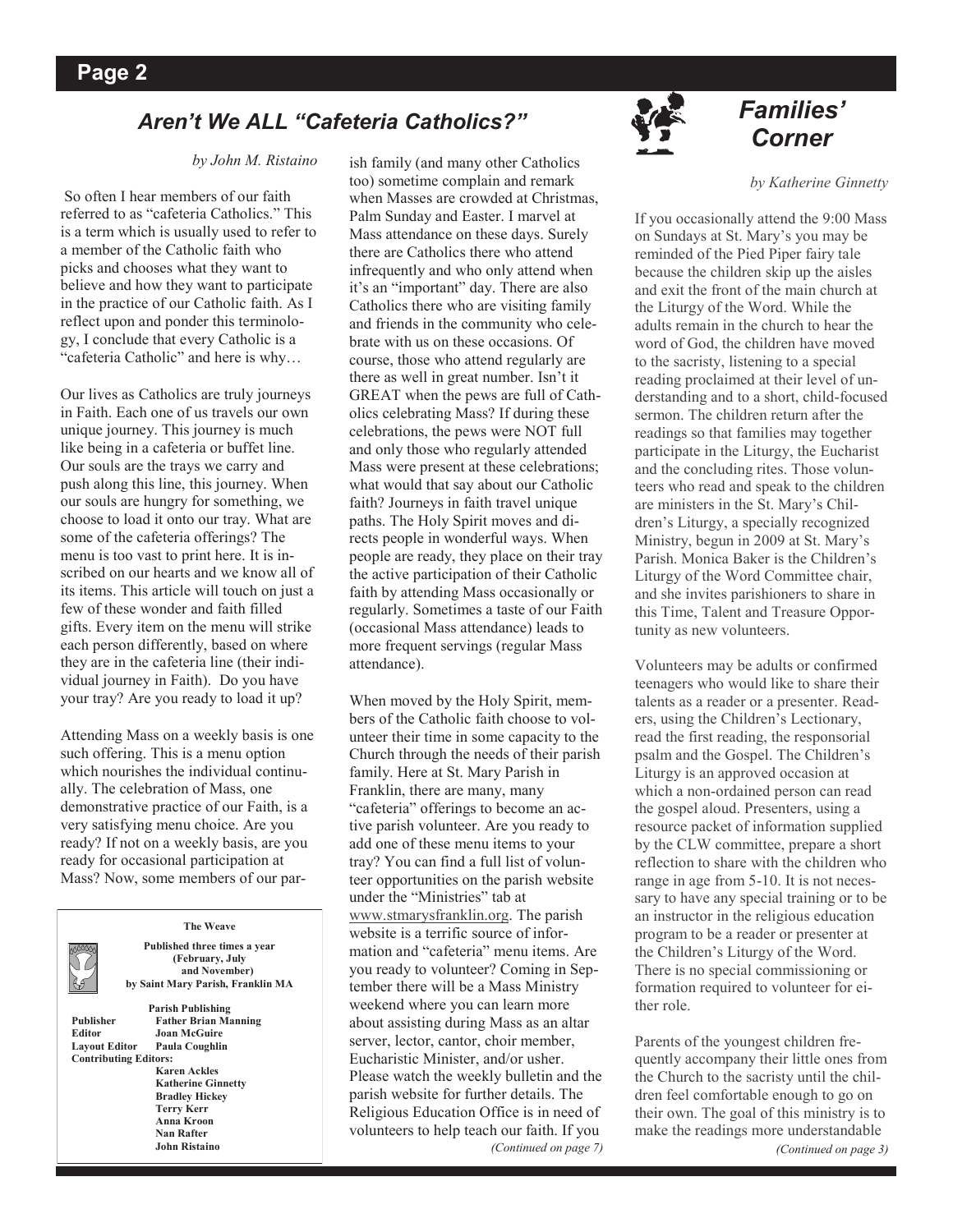### *...Disciples in Mission View From the Pew*

#### *(Continued from page 1)*

seems to have a very strong sense and understanding of how faith is not a theory or imagination, it is real and it takes on its concrete life in parish life. Thus, the ordinary is extraordinary. With this perspective, we can come to understand that in being part of the Disciples in Mission Plan, we are seeking to become a parish that lives out its mission in the best possible ways in light of who we are and what resources we have.

## ${\color{blue}\textbf{#}}{\color{blue}\textbf{#}}{\color{blue}\textbf{#}}{\color{blue}\textbf{#}}{\color{blue}\textbf{#}}{\color{blue}\textbf{#}}{\color{blue}\textbf{#}}{\color{blue}\textbf{#}}{\color{blue}\textbf{#}}{\color{blue}\textbf{#}}{\color{blue}\textbf{#}}{\color{blue}\textbf{#}}{\color{blue}\textbf{#}}{\color{blue}\textbf{#}}{\color{blue}\textbf{#}}{\color{blue}\textbf{#}}{\color{blue}\textbf{#}}{\color{blue}\textbf{#}}{\color{blue}\textbf{#}}{\color{blue}\textbf{#}}{\color{blue}\textbf{#}}{\color{blue}\textbf{#}}$

### *...Families Corner*

#### *(Continued from page 2)*

to the children so that they can enjoy the Mass and look forward to it as they grow, a feeling that Moncia has witnessed. "The children really enjoy their time while learning important lessons. It is very rewarding."

Currently there are eleven volunteers participating as readers or presenters, and the leaders of the Ministry would like to keep a volunteer's Sunday Mass obligation to be once every two months. Potential volunteers are welcome to attend and observe a children's liturgy in the sacristy so that they can experience the enjoyment of sharing their faith with children. There are no other obligations associated with this ministry outside of participation during the children's Mass. Parishioners who think they may be interested in getting involved with this important ministry are invited to email Monica at [monical](mailto:monicalbaker@gmail.com)[baker@gmail.com](mailto:monicalbaker@gmail.com) or to call her at 508 440 5479 to find out more about it.

**St. Rocco Bone Marrow Registry Drive Friday, Aug. 14: 6 - 10p.m. Sat., Aug. 15: 12p.m. - 10p.m. Sunday, Aug. 16: 12 - 9p.m.**

You must be 18 years or older to participate.

In the next year the Parish Pastoral Council (PPC), the Parish Finance Council (PFC) and also the Pastoral and Professional Staff will begin the process of discovering how they can assist us in being better disciples. They are our lay leaders in faith. We look to them to help us become better disciples. They will be assisting by their thoughtful reflection, prayer and effort to help make Saint Mary's a center for the disciples of Jesus to gather. They will be attending programs sponsored by the Archdiocesan Planning Office to help them and ourselves grow in understanding of our faith. They will be assisting me by advising and guiding me in ways that our Parish can grow in faith. They will be asking you to join them as disciples in this *mission and holy work*. Were not the hearts of the disciples as they walked along the Road to Emmaus burning because Jesus was with them? Will you in the year ahead help all of us have those same hearts of faith that the disciples had so long ago?

#### *St. Rocco Entertainment Schedule*

#### **Friday, August 14**

6-8pm on the field Kizzy the Clown

6-10pm on the bandstand The Reminisants

**Saturday, August 15** 1:30-4:30pm DJ on the bandstand 3-5pm on the field Kizzy the Clown 6-10pm on the bandstand Sea Breeze

#### **Sunday, August 16**

12-4pm on the bandstand Bob Costello DJ 3-5pm on the field Kizzy the Clown

4-7pm on the bandstand Jerry Seeco Band

7-9pm on the bandstand Bob Costello DJ 8:30pm Raffle drawings

*by Joan McGuire*

#### **Made From Scratch**

In my mind, I can hear my mother's reproachful tone as I reach for Betty Crocker's lemon cake mix. "The type of ingredients, the amount and the resting time can give a flavor variation that cannot be achieved with a cake mix." My brothers and I all had our favorite flavors cinnamon, chocolate, butterscotch and lemon. On special days whether it was a baseball playoff , swimming meet, dance recital or a boy scout medal event we each got to choose the dessert for our day. It always had our special flavor in it. My mother always celebrated our individuality even though it put a great strain on her patience.

God must agree with my mother. He made each of us from scratch. No person is made from the same recipe. In creating us God bestows some virtues in full bloom, others are present as little plants that have to be cultivated to reach a fruitful stage and still others are seeds that have to be nurtured over time or they will not develop. Luckily for us we are provided with a Divine Gardener, the Holy Spirit who provides each of us with just the right conditions for our development. As every gardener knows the conditions vary, rain, hot sun, weeding, pruning, pesky insects and even being moved to another site. As I look back in my life I can identify many events that fit into these categories. I am not always proud of how I reacted at the time, but I can see how they have affected who I have become.

Recently I was listening to someone who was describing her life as a failure. She felt she never completed anything God gave her to do. As I mirrored back what she was telling me, God's plan seemed so clear. In some cases her talents carried the plan to a certain point and then the perfection of the plan called for her to hand off the project to someone who had another dominant talent. In other cases she needed to share the work with someone else from the beginning. This was not a failure. It was God's reminder that we are all his children and His plan for His kingdom can only be fulfilled if we remember that we are all part of the BODY of CHRIST.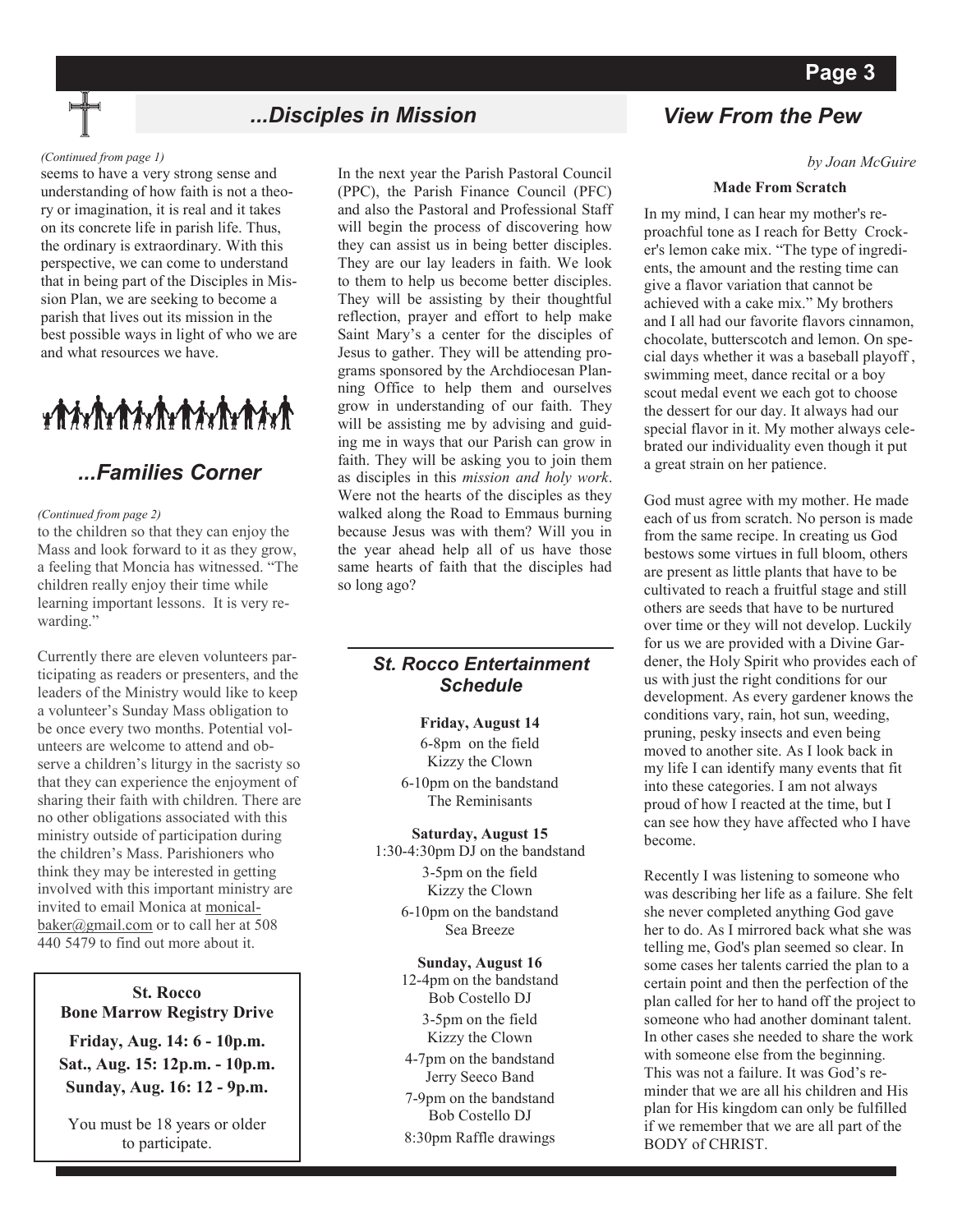### **Page 4**



## *Mark Your Parish Calendar*

- **July 19** Baptisms
- July 28 Mass at nursing home
- Aug. 2 Baptisms
- Aug. 5 Mass at The Estate
- Aug. 9 Feast of St. Rocco Opening Mass, 10:30am
- Aug. 9 Baptisms
- Aug. 9 Baptismal Catechesis, 1:30
- Aug. 12 Mass at Forge Hill
- Aug. 13 Feast of St. Rocco Rides and limited food only 6-10pm
- Aug. 14 Feast of St. Rocco All Food booths open Rides and Entertainment 6-11pm
- Aug. 15 St. Rocco Anointing Mass 10am under the tent on the festival grounds
- Aug. 15 Feast of St. Rocco 11am-11pm
- Aug. 16 St. Rocco Closing Mass and Procession 10:30am
- Aug. 16 Feast of St. Rocco Noon-9pm
- Aug. 22 Bookbag/school supplies collection
- Aug. 23 Bookbag/school supplies collection
- Aug. 23 Baptisms
- Aug. 25 Mass at nursing home
- Aug. 30 Baptisms
- Sept. 2 Mass at The Estate
- Sept. 9 Mass at Forge Hill
- Sept.12 Confirmation, 10am & 1pm
- Sept.13 Confirmation, 2pm
- Sept. 20 Baptisms
- Sept. 20 Baptismal Catechesis, 1:30
- Sept 22 Mass at nursing home
- Sept. 26 Friends of the Poor Walk
- Oct. 4 Baptisms
- Oct. 14 Mass at Forge Hill
- Oct. 18 Baptisms
- Oct. 18 Baptismal Catechesis, 1:30
- Oct. 25 Baptisms
- Oct. 27 Mass at nursing home
- Nov. 1 Baptisms
- Nov. 4 Mass at The Estate
- Nov. 7 Mass of Remembrance, 11am
- Nov. 8 Baptisms
- Nov. 12 Mass at Forge Hill
- Nov. 15 Baptisms Nov. 15 Baptismal Catechesis, 1:30
- 
- Nov. 22 Baptisms
- Nov. 24 Mass at nursing home Nov. 26 Thanksgiving Day
- Mass at 8am
- Nov. 28 Nativity Display
- Nov. 29 Nativity Display
- Nov. 29 Baptism

### *What A Difference A Year Makes!!*

*by Karen Ackles*

Last year during the Feast of St. Rocco, St. Mary's held their first Bone Marrow Drive. We registered almost 400 potential lifesaving donors with "Delete Blood Cancer." We recently received notification that there have been four potential matches from our drive. These potential four people may have the opportunity to take the next step and donate their bone marrow to save a patient in need of a bone marrow transplant. Donating bone marrow is much easier than one might think.

Registering in the Bone Marrow Registry is simple and easy as well. It is a quick swab of your cheek and you become registered into the National Bone Marrow Registry. If you are a potential match for a patient with blood cancer, the registry will contact you to see if you are still willing to donate. If you are, further testing would be required to insure that you are the best match for the patient.

St. Rocco's will be holding its second Annual Bone Marrow Drive during the festival on August  $14^{\text{th}}$ ,  $15^{\text{th}}$  and  $16^{\text{th}}$ . Please stop by and visit our "Delete Blood Cancer" booth and learn more about joining the Bone Marrow Registry. You may get the opportunity to save a life!!

To register you must be between the ages of 18-55. The cost to register is free and only takes a few minutes to join. It is truly an amazing thing to do!! Look for the "Delete Blood Cancer" booth. The booth will be open:

**Friday, Aug. 14: 6 - 10p.m. Sat., Aug. 15: 12p.m. - 10p.m. Sunday, Aug. 16: 12 - 9p.m.**



## *O Come Let Us Adore*

Čhristmas

Preparing for This year, our Nativity Display weekend will take place in Sacred Heart Hall after all Masses on Saturday, November 28, and Sunday, November 29, which is the first Sunday of Advent. We invite parish-

ioners to choose a treasured Nativity scene for all parishioners to view and enjoy after all Masses that weekend. Watch the weekly church bulletin for more information.

Photos from the 2012 Nativity Display may be found at [www.stmarysfranklin.org/115.](http://www.stmarysfranklin.org/115) 

Please consider sharing your Nativity scene with the whole parish, as we prepare for the celebration of the Nativity of the Lord.

NEW CONTRACTOR CONTRACTOR CONTRACTOR CONTRACTOR CONTRACTOR CONTRACTOR CONTRACTOR AND ARRESTS OF A REG.

**37th Feast of St. Rocco August 9-16**

**Thursday, August 13 6pm-10pm All rides open Hot dogs, burgers, pizza available \*\*\*\*\*\*\*\*\*\***

**All rides and food booths open Friday, August 14 6pm-11pm Saturday, August 15 11am-11pm Sunday, August 16 12noon-9pm**

**\*\*\*\*\*\*\*\*\*\*\*\*\*\*\*\***

**Bracelet Days Ride all rides for \$25 Thursday - 6-10pm Saturday 11am - 3pm Sunday 12noon - 4pm**

#### **\*\*\*\*\*\*\*\*\*\*\*\***

**Liturgical Services Sunday, August 9 Opening Mass 10:30am in the upper church**

**Saturday, August 15 Mass and Sacrament of Anointing of the Sick 10:00am on the festival grounds**

**Sunday, August 16 Closing Mass 10:30am in the upper church followed by the Procession of the St. Rocco statue to the festival grounds**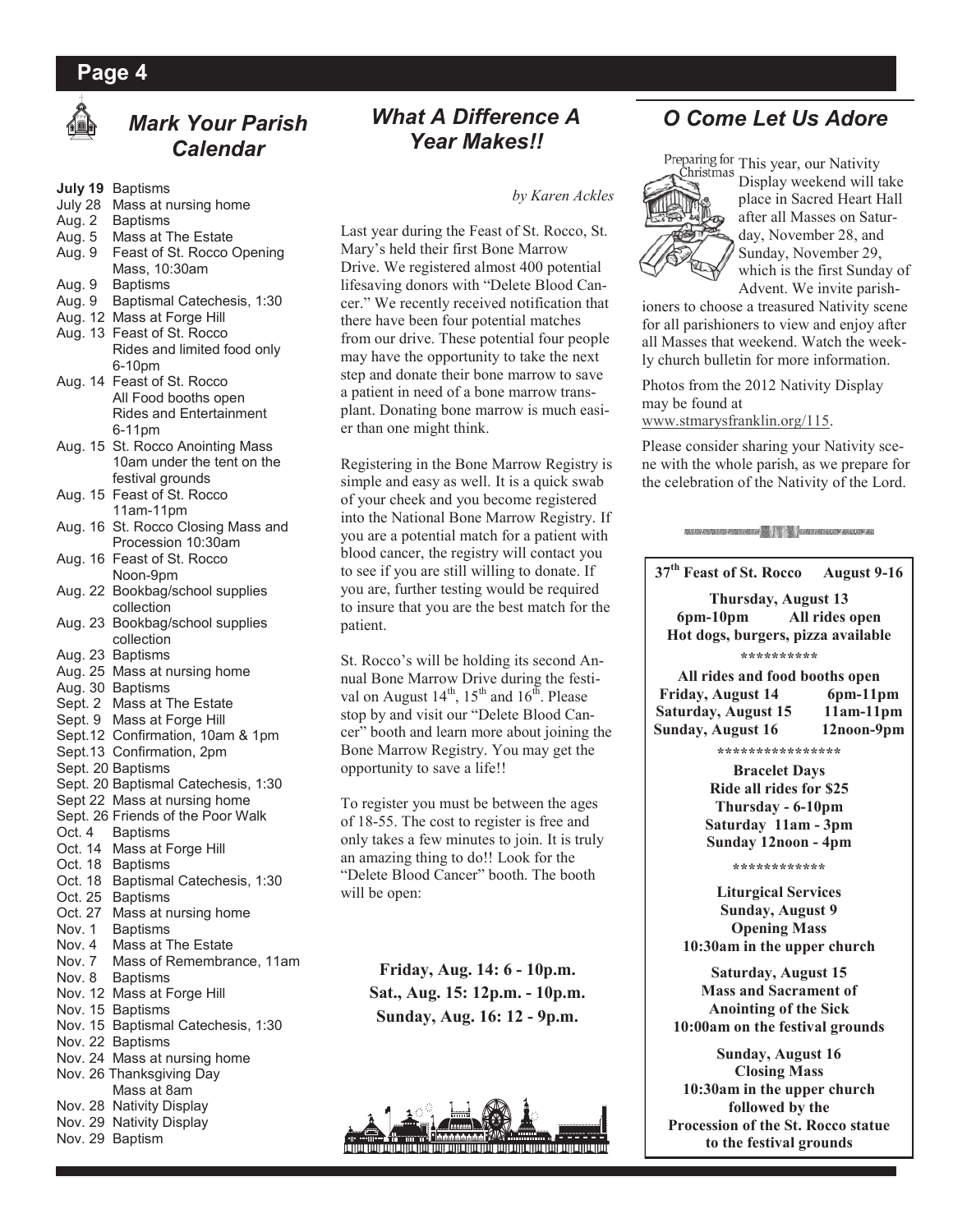

#### *by Nan Rafter, Parish Nurse*

In the Gospel of John 10:10 we read: *"I have come that they may have life and have it to the full."* This summer, why not look at the way you are living each day and see if there are some things that you need to change so that you can be healthier and happier.

Physically we all know what we need to do. We can choose to consume more fruits and vegetables, some good fats like olive oil, lean meats, fish and whole grains and legumes and have a meatless meal once or twice a week. There are many creative ways to get children to eat more vegetables. Zucchini chocolate cupcakes are one of my summer favorites. Children don't always find the little green bits!

We are a busy society that teaches that if we are productive, we are valuable, however we are valuable because God created us. We need to work at balancing productivity with rest. Taking time to breathe deeply helps to relax and clear your mind. I have a "breathe" app on my phone which reminds me to take three deep breathes several times a day!

## *Living Life to the Fullest*

Exercise is important for wellness. Walking or riding a bicycle in safe areas can help your heart and joints. (Watch out for construction sites) Franklin has many fitness club choices and the senior center offers a variety of options including chair/volleyball exercises, Zumba and Yoga. St Mary's offers a walking group in the evening. (see bulletin)

To live life to the fullest, we need to work on becoming emotionally well. In Ephesians 4:29-32, we read "*Get rid of bitterness, all anger, harsh words, slander and malice of every kind. In place of these, be kind to one another, compassionate and mutually forgiving, just as God has forgiven you in Christ."* 

This past Christmas, Fr Brian gave out the book Everybody Needs to Forgive Somebody, by Allen R. Hunt. So many people found this book helped them to become more forgiving and looked at forgiveness in a different way. The sacrament of reconciliation is offered to us to help us be in grace and harmony with God and ourselves.

#### *PARISH COMMUNICATION*

This parish is very large and active. It is important for us to be able to give you accurate information and for you to be able to contact us as needed. If you wish to contact anyone at the rectory we can be reached by phone, 508-528-0020; Fax, 508-528-1641; or email. Here are email addresses for the clergy, Religious Education and rectory staff: Father Brian Manning: bmanning@stmarysfranklin.org Father Jack Sullivan: jsullivan@stmarysfranklin.org

Karen Ackles: reled.director@stmarysfranklin.org Roger Gullo: confirmation.director@stmarysfranl.org Liz Bertoni: reled.secretary@stmarysfranklin.org

Patricia Murphy: reled.registration@stmarysfranklin.org

Paula Coughlin: parishpublishing@stmarysfranklin.org

Claire Perry: cperry@stmarysfranklin.org.

Paulette Thomas: pthomas@stmarysfranklin.org

Nan Rafter: nrafter@stmarysfranklin.org

Terry Kerr, Music Director: terry.kerr@att.net 508-541-3286

If your parish group or organization would like to place a notice in the bulletin, we must receive it **in writing (email is preferred)** by 5pm Sunday afternoon for the following weekend. Information can also be submitted for inclusion on the parish website at any time. Bulletin or website information can be emailed to parishpublishing@stmarysfranklin.org

**If your organization is planning to use any parish facilities,** such as the church, church hall, lower church meeting rooms or the school, for your meetings, events, etc. it is **necessary** that you call and reserve the time and place that you want. This is the **only** way that you can be assured of having your activity at the desired location.

**CHECK OUT OUR PARISH WEBSITE:** www.stmarysfranklin.org. There is a wealth of information available there.

Our society is also full of vicarious trauma, which is trauma and stress we receive from outside sources. Unfortunately we hear about stabbings, shootings and murders on a daily basis. Why not make this the summer of no television and limited computer time. Spend quality, relational family time by attending a concert on our beautiful common or go on a family picnic or bike ride. The sculpture park near Panther Way, offers a peaceful and creative place to walk and picnic.

Just like our bodies, our spirit needs special care and nourishing. Through the sacraments we can develop a wellness consistent with God's grace in order to live a life of peace and joy. One way to become spiritually well is to find meaning and purpose in our lives. What is God calling me to do? I Tim 4:14 encourages us not to neglect the gifts that God has given us. There are many volunteer opportunities here at St Mary. If you love to knit or crochet, why not join the prayer shawl ministry, who pray as they knit, for those who will receive the beautiful shawl. Our St Rocco Festival on August 14-16 offers many volunteer opportunities including getting screened at the Bone Marrow drive. Last year there were four possible matches! What a wonderful way to teach your children how to help people who are sick. If you are homebound, please pray for those in need.

If you have the gift to teach and share your faith, our Religious Education and ROCK programs are opportunities to volunteer with the children and young adults.

If your heart is calling you to care for those in need, our St Vincent de Paul society help so many people each day. Donate food, money or your time…all is welcome and needed.

Every week there is a list in our bulletin of ways you can share your time, talents and treasures, and doing so will help bring peace and joy to your life. *May the changes that you make this summer bring you to a place of peace, wellness and joy.*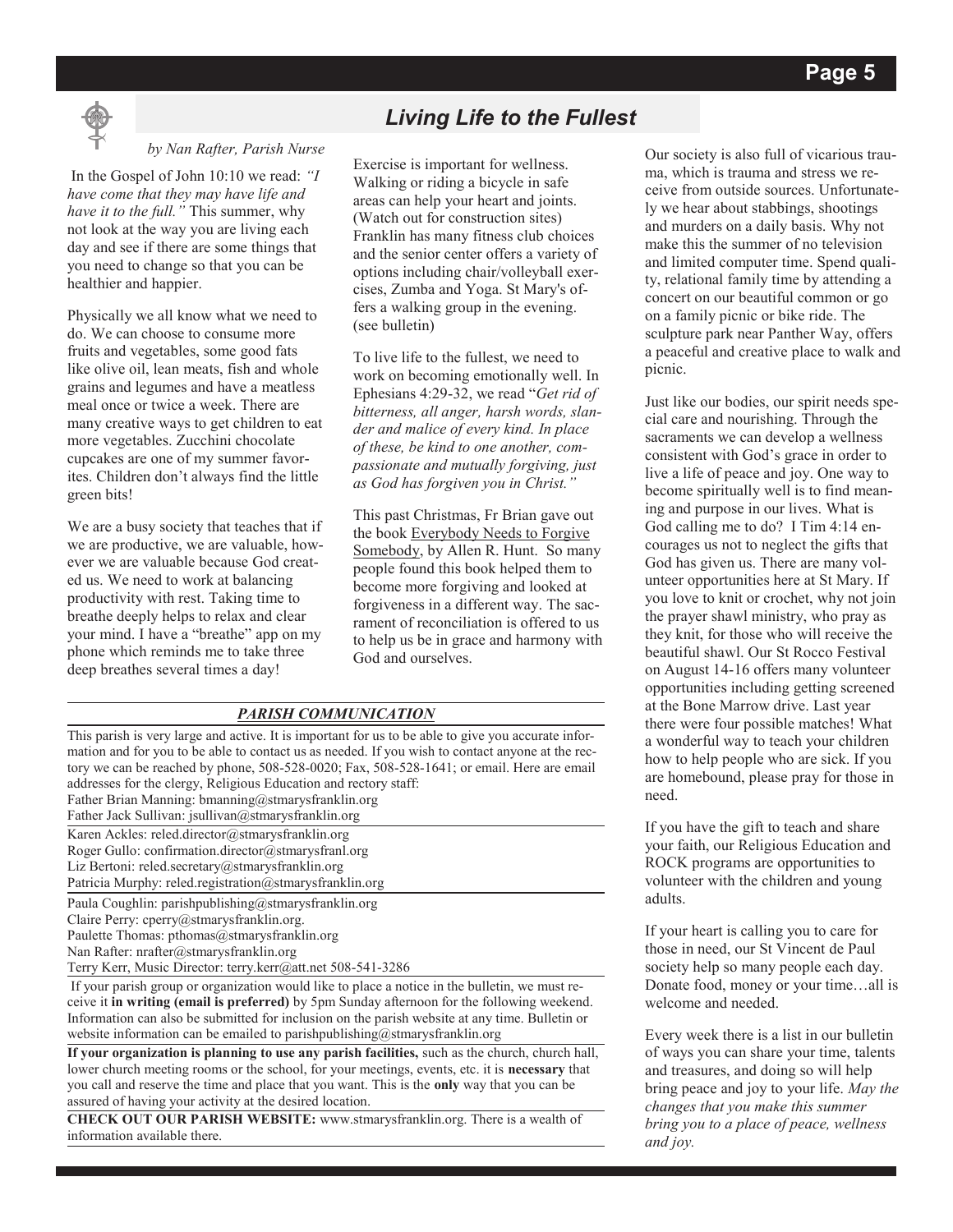

#### *by Terry Kerr*

**Adult Choir:** The St. Mary Adult Choir has completed their 2014-15 season with much success, and is taking a welldeserved summer rest! The Triduum and Easter Season were all done so wonderfully, further enhancing each liturgy through prayerful song.

As you are enjoying the beauty of your summer respite, please think about carving out time to sing in the Adult Choir this autumn. The Adult Choir rehearses on Thurs. Evenings in the Upper Church Choir Loft from 7:30 –9pm and sings at the 10:30am Liturgy on Sunday mornings.

Enjoy the summer!

**Children's Choir:** The St. Mary Children's Choir also had another successful season! They did such an amazing job singing at the Easter Liturgies.

If you are interested in having your child participate in the St. Mary Children's Choir Program, please come to rehearsals at St. Mary Church on Thursday afternoons in the Upper Church from 5:15 p.m. – 6:00 p.m. The St. Mary Children's Choir sings on the first Sunday of each month at the 9:00 a.m. Mass and various other parish liturgical celebrations throughout the year!

### *...through the cracks*

#### *(Continued from page 1)*

Did you not notice the beautiful flowers that have been growing on one side of the path? I took advantage of the flaw in the pot and planted flower seeds on that side of the path. The leaky pot watered them each day. I have been able to pick these beautiful flowers for the masters table. He was so pleased that he gave me a job as gardener. Without the flawed pot he would not have had their beauty to grace his table."

God frequently finds it easier to use a flawed worker in his vineyard than a perfectionist. They are happy to do the work at hand rather than to be "God's right hand adviser."

## *Baccalaureate Mass Reflections*

One of St. Mary Parish's favorite traditions in late spring is the Baccalaureate Mass, at which our high school graduates gather with their parents and friends to celebrate their impressive milestone and their journey of faithfulness to adulthood. At the Mass, student speakers address the congregation to talk about their individual experiences as youthful parishioners, and The Weave is pleased to be able to share with our faith family these inspiring remarks. Two seniors spoke this year, Bradley Hickey and Anna Kroon. Enjoy their perspective!

Hello, my name is Bradley Hickey and I want to start out by thanking Father Brian for inviting me to speak today. I recently graduated from a Catholic all boys' high school named Xaverian Brothers. When I first started at Xaverian, I was skeptical of what I was heading into. The only reason I ended up going to Xaverian was because my older brother, Bryan, was heading into his junior year at the school so it was assumed that I would also attend there.

It turned out that as my freshman year went on I found my place in the school. That place was in Campus Ministry. I was able to meet great kids and to build my friendships, which was not easy for a freshman switching schools. I started to go to certain events hosted by Campus Ministry because my friends would also be there.

### *5 th Annual Friends of the Poor Walk*



With September comes the end of Summer, the first day of school, and the SVdP Friends of the Poor Walk. The Walk is one

of the events held to raise funds to allow us to accomplish our major goal - caring for God's people in need. This year, the Walk will take place on Saturday, September 26 at 9am. Please mark your calendar and plan on participating. Full details are available online at

[www.stmarysfranklin.org/M](http://www.stmarysfranklin.org/)inistries/ StVincentdePaulSociety2015Friendsofthe-PoorWalk

I began to attend a program called Spirit Hawk, which really helped me to start developing my faith. Spirit Hawk is an after school activity where we eat pizza, gather in prayer, then meet in small group discussing the topic for the night. For example, the topic can range from your relationship with your mom or dad to your relationship with God and the temptations we face. When I first started at Xaverian, I did not know how to pray. I did not really know what I was supposed to say when I was talking to God. I would pray an "Our Father" or "Hail Mary" and be comfortable with that. I was content with my relationship with God at the time, but it was a formula relationship. I was going through the motions and doing what I was told the right thing to do was. Through Campus Ministry, Spirit Hawk hosts two retreats a year and it was not until I went on my first Spirit Hawk retreat that I began to understand what it actually meant to pray. The Campus ministers taught us to talk to God and reflect with Him, that way we would be able to form our own, individual, relationship with Jesus. Not only is that more comforting to us but it also strengthens our belief and understanding. Now that I know how to pray and know how to form a strong bond with Jesus, it has become about the effort that I am willing to put into the relationship. It is easy to forget about God and get caught up in everything that happens in our lives. It is way easier to get lazy and not say a prayer before bed or not go to church on the weekend. That's one of the challenges that we all face as Catholics and certainly something that I struggle with myself.

Another part of my High School experience that helped me create a stronger relationship with God was a pilgrimage to Italy that I went on with thirty other classmates. When we first arrived at the place we were staying at, the chaperones gave us journals that we were supposed to use for reflections at the end of each day. When they gave us the journals it was not something that I was interested in because I had always thought that journals or diaries were a girly thing so when the first reflection time came around I halfheartedly participated. The first two nights when I was reflecting I made it easy on myself and just wrote about what we did for the day and nothing more. On the third night we were challenged to write about the moments that we saw God throughout the day. This was an easy question for me because during the trip we spent the majority of time traveling on foot. We walked to different Basilicas,

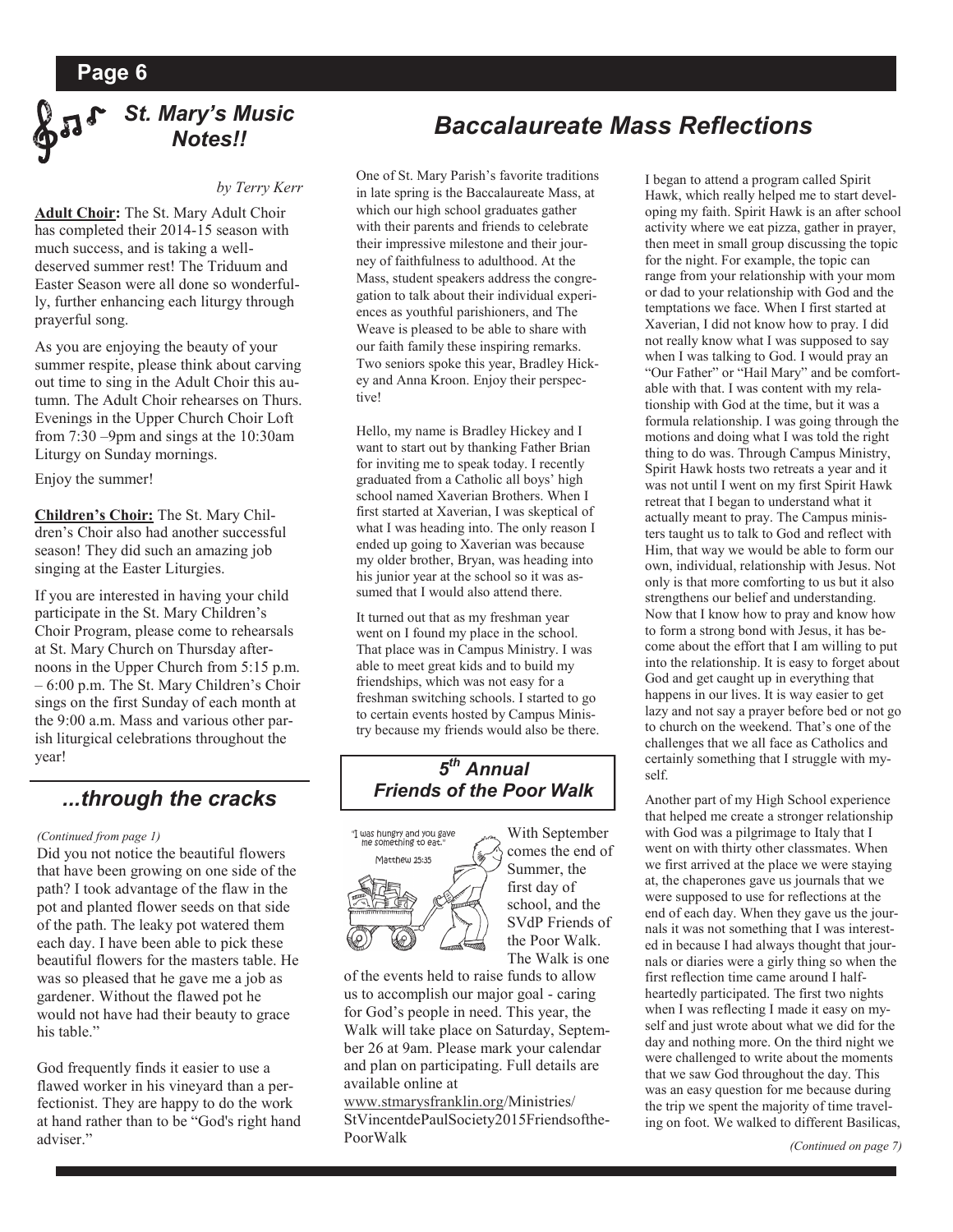## *...Baccalaureate Mass Reflections*

#### *(Continued from page 6)*

restaurants and historical sites, so along the way we had time to talk with those that were on the pilgrimage. Through the first few days it was as if we all were assigned a walking buddy, mine was Matt Greeley. Each day it seemed as though I felt more comfortable sharing personal information with Matt that I would not share with other students. Our relationship grew stronger with every conversation that we had with each other, as we found out how many things we have in common. Now, I see Matt as my brother and one of my best friends. Looking for God had never been so easy: I saw God in the friendship that Matt and I were creating. Not only did I form such a great friendship with Matt, but also one of the Chaperones and the Dean of Students at Xaverian, Mr. Vasta. He was the leader of my small group and over the ten days, he became a role model for me spiritually and morally. He has been there for me all year through the college process and has become a very important person in my life. In my journal, I wrote about the relationships that I formed with my friend Matt and Mr. Vasta as the points during the trip where I saw God. My experience on the pilgrimage taught me how simple it is to find God in the people surrounding us. All you have to do is

#### step back and look.

My faith journey has certainly had some ups and downs, but that is what really creates a real relationship with God. When we show that it is something that we want, not because it is forced upon us by our parents; that is when we are really able to become closer to God and see Him each and every day of our lives. I've learned that it is easy to see God in a beautiful sunset at the beach, or when the snow is falling on the mountains, but now I can find him in the ordinary, unspectacular flow of everyday life with a little reflection and prayer because he is always with us. At the end of my four years in high school, I can honestly say that I am glad my parents forced me to go to Xaverian, because I would not be the same person that I am today. Thank you mom and dad for everything, congratulations fellow graduates and God bless you on your journey.

#### Anna Kroon

My first memory of church is actually not wanting to go. We would go to 9am Mass which conflicted directly with my Scooby-Doo time. My dad would tape it and I would reluctantly go to Mass, counting the minutes until I could watch the animated Great Dane.

It wasn't until I was 5 or 6 that I really understood what Mass was all about. My mom explained that the whole Mass was one big story time. Sometimes the stories were about Jesus, sometimes about His disciples, sometimes about the people that came before Him. I started to listen more to understand the stories. You have to understand, books and the stories within them were my favorite things. At the time I was absolutely set on being an author. The realization that everything in the Mass is a story was amazing to me. All these stories helped me to understand myself and my faith. This was probably what drew me into the Christmas Pageant Mass. I love how this timeless story can be made more meaningful and help the children grow in their faith. In my own personal story I became more involved with things like St. Rocco's and Eucharistic ministering. As you probably saw, my grandmother and I are both Eucharistic ministers, a bond and a thread to my tale that is very important to me. My faith has grown and changed as a story does and I know it will continue to change and strengthen as I do. Graduates, I hope that all your stories continue to keep God at your side as you move on to a new chapter of your lives.

Congratulations and good luck class of 2015!

## ${\color{blue}\textbf{#}}{\color{blue}\textbf{#}}{\color{blue}\textbf{#}}{\color{blue}\textbf{#}}{\color{blue}\textbf{#}}{\color{blue}\textbf{#}}{\color{blue}\textbf{#}}{\color{blue}\textbf{#}}{\color{blue}\textbf{#}}{\color{blue}\textbf{#}}{\color{blue}\textbf{#}}{\color{blue}\textbf{#}}{\color{blue}\textbf{#}}{\color{blue}\textbf{#}}{\color{blue}\textbf{#}}{\color{blue}\textbf{#}}{\color{blue}\textbf{#}}{\color{blue}\textbf{#}}{\color{blue}\textbf{#}}{\color{blue}\textbf{#}}{\color{blue}\textbf{#}}{\color{blue}\textbf{#}}$

#### *(Continued from page 2)*

are ready, you just may discover that in teaching young members of our parish family, your faith is developed and strengthened. The annual Feast of St. Rocco is a fun way to volunteer to assist St. Mary Parish. Again, please refer to the parish website ([www.stmarysfranklin.org\)](http://www.stmarysfranklin.org) or call the St. Mary Parish Office at 508- 528-0020 to learn more and to volunteer. Training is always provided!

Sometimes while in the "cafeteria" line, we worry about others and what's on their trays. Many times such concerns are about our children and other family members. Once our trays have items, we assume that others could/would/should have the same menu offerings. At such times, we need to remember that each person (old and young alike) are on their own journey. When they are ready, they will select "Catholic cafeteria" items that they need for their journeys.

## *...Aren't We ALL Cafeteria Catholics?*

Does a loved one never attend Mass? Do you have a child who refuses to be confirmed in our faith? Do family and friends not embrace certain teachings of the Catholic faith? Have you planted the seeds of faith in their hearts? Then fear not! Pray for them without ceasing or giving up and know that the Holy Spirit will move them along in their journey when ready.

At Baptism, we are each given a spiritual tray to fill up. When we are ready, we grab "Catholic cafeteria" menu items that we need for our faith journey. Many of us neglect this tray. Many of us embrace this tray. Many of us take this tray for granted. No matter how full or how empty your tray, it's always there for you. Fill it up! Move items around on it to make room for more. Keep moving forward in the "Catholic cafeteria" line and remember you can always go back for seconds and thirds. There are family, friends and strangers ahead of you and behind you.

## ${\color{blue}\textbf{#}}{\color{blue}\textbf{#}}{\color{blue}\textbf{#}}{\color{blue}\textbf{#}}{\color{blue}\textbf{#}}{\color{blue}\textbf{#}}{\color{blue}\textbf{#}}{\color{blue}\textbf{#}}{\color{blue}\textbf{#}}{\color{blue}\textbf{#}}{\color{blue}\textbf{#}}{\color{blue}\textbf{#}}{\color{blue}\textbf{#}}{\color{blue}\textbf{#}}{\color{blue}\textbf{#}}{\color{blue}\textbf{#}}{\color{blue}\textbf{#}}{\color{blue}\textbf{#}}{\color{blue}\textbf{#}}{\color{blue}\textbf{#}}{\color{blue}\textbf{#}}{\color{blue}\textbf{#}}$

Ask them for their opinion on the choices offered. That's right, you are not alone in your journey in the Catholic faith. There are others with you and all of us are traveling with the guidance of the Holy Spirit.

The "Catholic Cafeteria" never closes. It serves 24 hours per day, 365 days per year. Some Catholics feast continuously. Others fill their tray with what they are ready for and then take a rest. Some Catholics leave the cafeteria completely. Some even try other faith cafeterias. Remember, the "Catholic Cafeteria" is always open. Members of the faith can return to the line at any time. Many bring new diners with them. God is the chef and is ever ready for us! May your "Catholic cafeteria" tray be full of all of God's great gifts. You choose when you are ready to sample each. Dessert offerings come at the end of journey and are the sweetest of all!